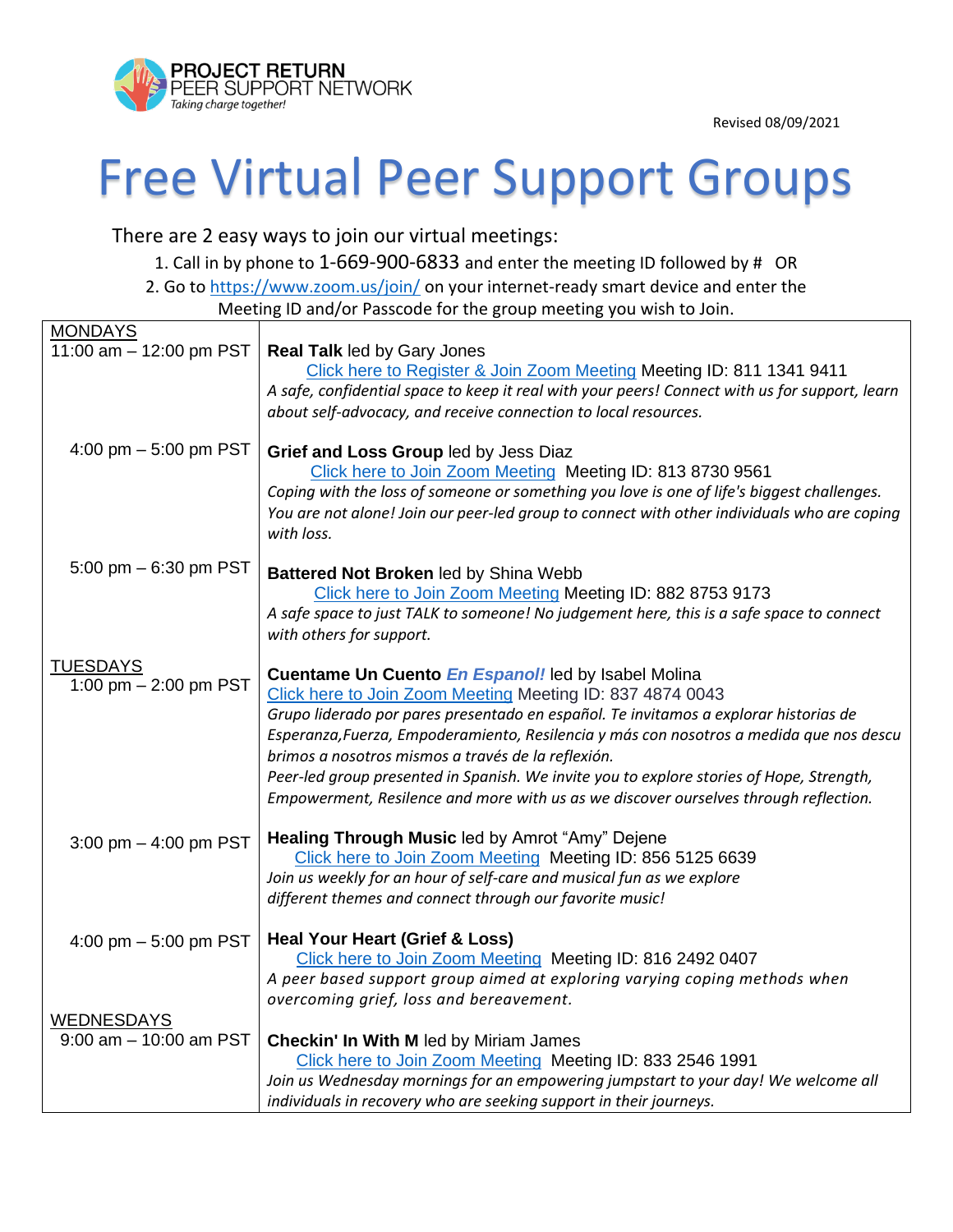

Revised 08/09/2021

## Free Virtual Peer Support Groups

| 11:00 am - 12:00 pm PST | <b>Club Our Way</b> led by Ursula Sims                                                                                                |
|-------------------------|---------------------------------------------------------------------------------------------------------------------------------------|
|                         | Click here to Join Zoom Meeting Meeting ID: 847 8004 3322                                                                             |
|                         | A peer support group for individuals who like to have fun THEIR way. Members suggest and                                              |
|                         | vote on outings, activities and discussions. Each week we embark on virtual tours of our                                              |
|                         | favorite museums, explore figures through history and more.                                                                           |
| 1:00 pm $-$ 2:00 pm PST |                                                                                                                                       |
|                         | United & Living with Bipolar led by Christian Castro<br>Click here to Join Zoom Meeting Meeting ID: 893 4935 7010                     |
|                         | Join us in a safe, welcoming environment as we come together to talk about our                                                        |
|                         | experiences living with Bipolar Disorder and more!                                                                                    |
| 3:00 pm $-$ 4:30 pm PST |                                                                                                                                       |
|                         | Tattered Flower: A Sexual Abuse Recovery Group led by Shina Webb<br>Click here to Join Zoom Meeting Meeting ID: 849 5920 4423         |
|                         | Join us for an opportunity to have a safe, open and inviting discussion about                                                         |
|                         | methods to promoting wellness, recovery and reintegration into community.                                                             |
| 6:00 pm $-7:30$ pm PST  |                                                                                                                                       |
|                         | Road to Recovery led by Jennifer Campos<br>Click here to Join Zoom Meeting Meeting ID: 839 6941 4185                                  |
|                         | Join us for recovery-oriented conversations, guided meditations, member suggested                                                     |
|                         | activities and more! We are looking for individuals seeking support to join our Road to                                               |
|                         | Recovery                                                                                                                              |
|                         |                                                                                                                                       |
|                         |                                                                                                                                       |
| 6:00 pm $-7:00$ pm PST  | We Who Empower & Support led by Annie Leatherwood Parks (Resuming                                                                     |
| Resuming 08/18          | 08/18) Click here to Join Zoom Meeting Meeting ID: 891 1670 6674                                                                      |
|                         | This group is Peer Support 4 Peer Supporters. Ever wish you can connect with others who are                                           |
|                         | serving? Looking for tips on self-care or to get feedback from others in the field? Or just                                           |
|                         | looking for a safe space to unpack? This is a safe space for those serving in the community                                           |
|                         | at all capacities. You are invited to INCITE your power. Join us to receive and                                                       |
|                         | share empowerment tools/resources to replenish your toolbelt as well as maximize the<br>effectiveness and efficiency of your service. |
| <b>THURSDAYS</b>        |                                                                                                                                       |
| 1:00 pm $-$ 2:00 pm PST | <b>Espiritualidad/Spirituality (En Espanol/Presented in Spanish)</b>                                                                  |
|                         | Haga clic aquí para unirse al grupo/Click here to Join Meeting ID: 851 4101 8677                                                      |
|                         | Se conversara de diferentes temas para conocerte a ti mismo y ver que tu vida tiene                                                   |
|                         | sentido! Te esperamos!!                                                                                                               |
| 1:00 pm $-$ 2:00 pm PST | <b>Empowerment &amp; Current Events Group</b> led by Edward Greene                                                                    |
|                         | Click here to Join Zoom Meeting Meeting ID: 849 1418 6938                                                                             |
|                         | In this group we engage in empowering discussions, check in and stay informed about                                                   |
|                         | current events.                                                                                                                       |
| 4:00 pm $-5:00$ pm PST  | *New Peer Support Group! (Name TBD by group) Led by Jess Diaz                                                                         |